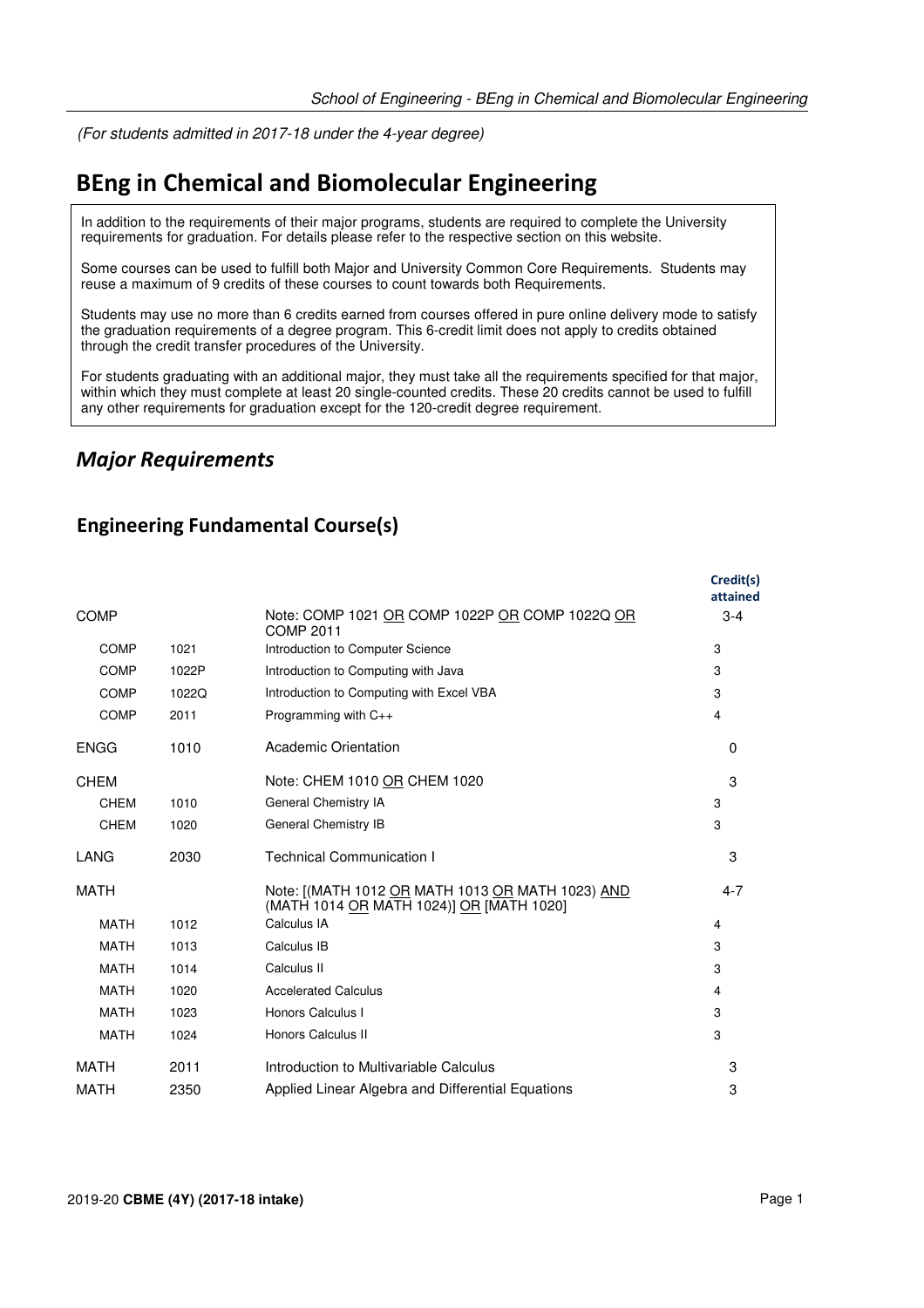| <b>PHYS</b> |      | Note: PHYS 1112 OR PHYS 1312                                                                                                                                             | 3     |
|-------------|------|--------------------------------------------------------------------------------------------------------------------------------------------------------------------------|-------|
| <b>PHYS</b> | 1112 | General Physics I with Calculus                                                                                                                                          | 3     |
| <b>PHYS</b> | 1312 | Honors General Physics I                                                                                                                                                 | 3     |
| <b>SENG</b> |      | Engineering Introduction course (If the students take an<br>introduction course included in their major, this course can be<br>counted towards their major requirement.) | $3-4$ |
| <b>CENG</b> | 1000 | Introduction to Chemical and Biological Engineering                                                                                                                      | 3     |
| <b>CIVL</b> | 1100 | Discovering Civil and Environmental Engineering                                                                                                                          | 3     |
| <b>COMP</b> | 1021 | Introduction to Computer Science                                                                                                                                         | 3     |
| <b>ELEC</b> | 1100 | Introduction to Electro-Robot Design                                                                                                                                     | 4     |
| <b>ELEC</b> | 1200 | A System View of Communications: from Signals to Packets                                                                                                                 | 4     |
| <b>ENGG</b> | 1100 | First Year Cornerstone Engineering Design Project Course                                                                                                                 | 3     |
| <b>IEDA</b> | 2010 | Industrial Engineering and Decision Analytics                                                                                                                            | 3     |
| <b>IEDA</b> | 2200 | <b>Engineering Management</b>                                                                                                                                            | 3     |
| <b>MECH</b> | 1901 | Automotive Engineering                                                                                                                                                   | 3     |
| <b>MECH</b> | 1902 | Energy Systems in a Sustainable World                                                                                                                                    | 3     |
| <b>MECH</b> | 1905 | <b>Buildings for Contemporary Living</b>                                                                                                                                 | 3     |
| <b>MECH</b> | 1906 | Mechanical Engineering for Modern Life                                                                                                                                   | 3     |

## **Required Course(s)**

|                  |      |                                                     | Credit(s)<br>attained |
|------------------|------|-----------------------------------------------------|-----------------------|
| <b>CENG/BIEN</b> |      | Note: CENG 1000 OR BIEN 1010                        | 3                     |
| <b>CENG</b>      | 1000 | Introduction to Chemical and Biological Engineering | 3                     |
| <b>BIEN</b>      | 1010 | Introduction to Biomedical Engineering              | 3                     |
| <b>CENG</b>      | 1010 | Academic and Professional Development I             | $\Omega$              |
| CENG             | 1600 | Biotechnology and Its Business Opportunities        | 3                     |
| <b>CENG</b>      | 1980 | Industrial Training                                 | $\Omega$              |
| <b>CENG</b>      | 2110 | Process and Product Design Principles               | 3                     |
| <b>CENG</b>      | 2210 | Chemical and Biological Engineering Thermodynamics  | 3                     |
| <b>CENG</b>      | 2220 | <b>Process Fluid Mechanics</b>                      | 3                     |
| <b>CENG</b>      | 3110 | Process Dynamics and Control                        | 3                     |
| <b>CENG</b>      | 3120 | Process Design and Integration                      | 3                     |
| <b>CENG</b>      | 3210 | <b>Separation Processes</b>                         | 3                     |
| <b>CENG</b>      | 3220 | <b>Heat and Mass Transfer</b>                       | 3                     |
| <b>CENG</b>      | 3230 | Chemical and Biological Reaction Engineering        | 3                     |
| <b>CENG</b>      | 4130 | <b>Plant Design and Economics</b>                   | 3                     |
| <b>CENG</b>      | 4620 | <b>Bioproducts and Processing</b>                   | 3                     |
| <b>CENG</b>      | 4640 | Biomolecular Engineering**                          | 3                     |
| <b>CENG</b>      |      | Note: CENG 4920 OR CENG 4930 OR CENG 4940           | 6                     |
| <b>CENG</b>      | 4920 | Chemical Engineering Capstone Design                | 6                     |
| <b>CENG</b>      | 4930 | Chemical Engineering Thesis Research                | 6                     |
| <b>CENG</b>      | 4940 | Chemical Engineering Industrial Project             | 6                     |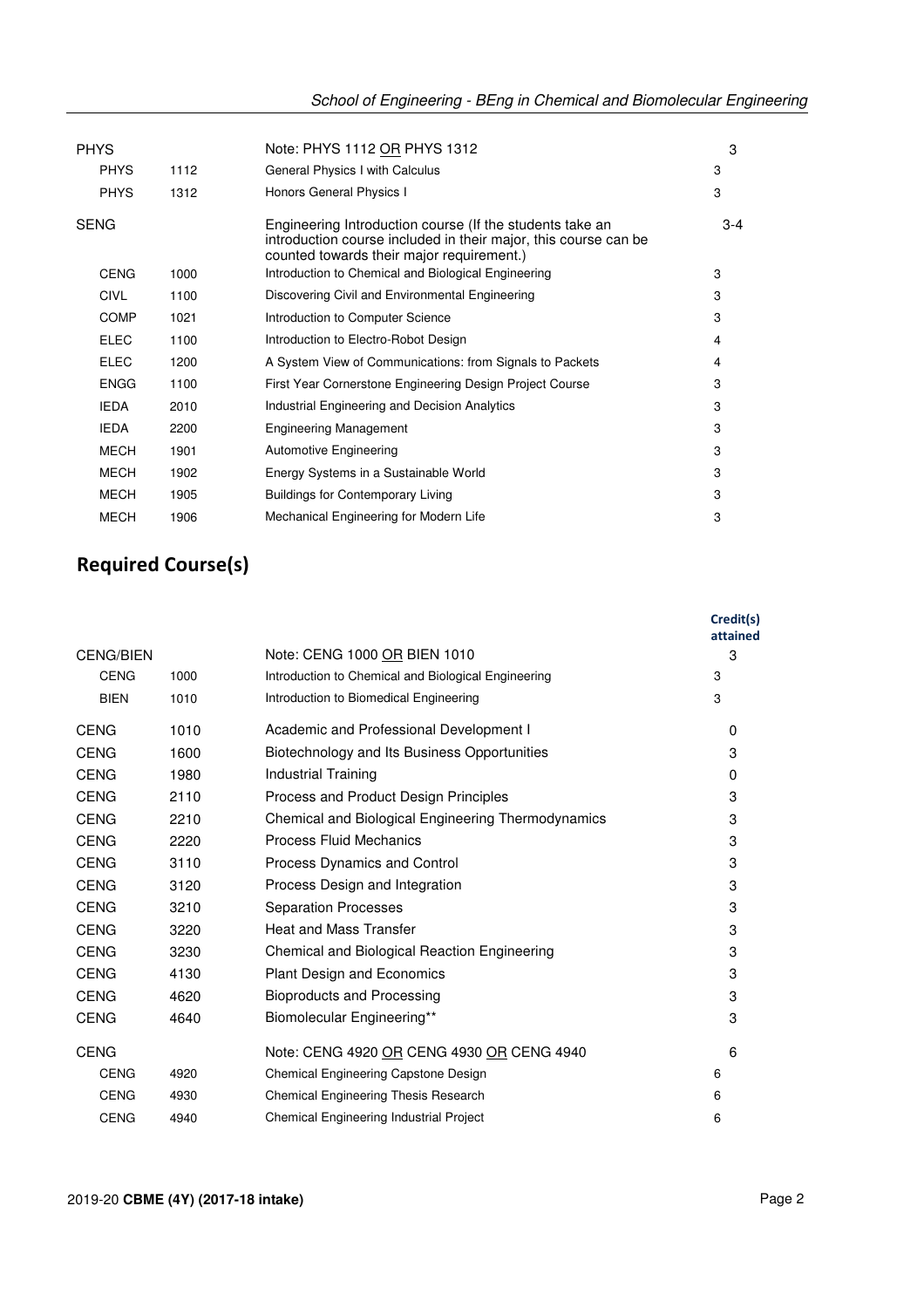| <b>BIEN/LIFS</b> |      | Note: BIEN 2610 OR LIFS 1901 OR LIFS 1902 OR LIFS 2040<br><b>OR LIFS 2210</b> | 3 |
|------------------|------|-------------------------------------------------------------------------------|---|
| <b>BIEN</b>      | 2610 | <b>Chemical Biology for Engineers</b>                                         | 3 |
| <b>LIFS</b>      | 1901 | General Biology I                                                             | 3 |
| <b>LIFS</b>      | 1902 | General Biology II                                                            | 3 |
| <b>LIFS</b>      | 2040 | Cell Biology                                                                  | 3 |
| <b>LIFS</b>      | 2210 | Biochemistry I                                                                | 3 |
| <b>BIEN</b>      | 3910 | Bioengineering Laboratory                                                     | 4 |
| <b>ENGG</b>      | 2010 | <b>Engineering Seminar Series</b>                                             | 0 |
| <b>CHEM</b>      | 1050 | Laboratory for General Chemistry I                                            |   |
| <b>CHEM</b>      | 2111 | <b>Fundamentals of Organic Chemistry</b>                                      | 3 |
| <b>CHEM</b>      |      | Note: CHEM 2155 OR CHEM 2355                                                  |   |
| <b>CHEM</b>      | 2155 | Fundamental Organic Chemistry Laboratory                                      |   |
| <b>CHEM</b>      | 2355 | <b>Fundamental Analytical Chemistry Laboratory</b>                            |   |
| <b>CHEM</b>      | 2311 | <b>Analytical Chemistry</b>                                                   | 3 |
| LANG             | 4035 | Technical Communication II for Chemical and Biological<br>Engineering         | 3 |

# **Elective(s)**

|             |          |                                                                   | <b>Minimum</b><br>credit(s)<br>required |
|-------------|----------|-------------------------------------------------------------------|-----------------------------------------|
| CENG/LIFS   |          | CBME Depth Elective (1 course from the specified elective list)   | 3                                       |
| <b>CENG</b> | 4150     | Product and Process Design in Chemical and Biological Engineering | 3                                       |
| <b>CENG</b> | 4630     | <b>Food Processing Technology</b>                                 | 3                                       |
| <b>CENG</b> | 4660     | Introduction to Biomicrosystem                                    | 3                                       |
| <b>CENG</b> | 4670     | <b>Pharmaceutical Engineering</b>                                 | 3                                       |
| <b>LIFS</b> | 3010     | Molecular and Cellular Biology I                                  | 3                                       |
| <b>LIFS</b> | $3030**$ | Molecular Biology of the Cell                                     | 3                                       |
| <b>LIFS</b> | 3040     | Animal Physiology                                                 | 3                                       |
| <b>LIFS</b> | 3060     | Microbiology                                                      | 3                                       |
| <b>LIFS</b> | 3140     | <b>General Genetics</b>                                           | 4                                       |
| <b>LIFS</b> | 3150     | <b>Biostatistics</b>                                              | 3                                       |
|             |          |                                                                   |                                         |